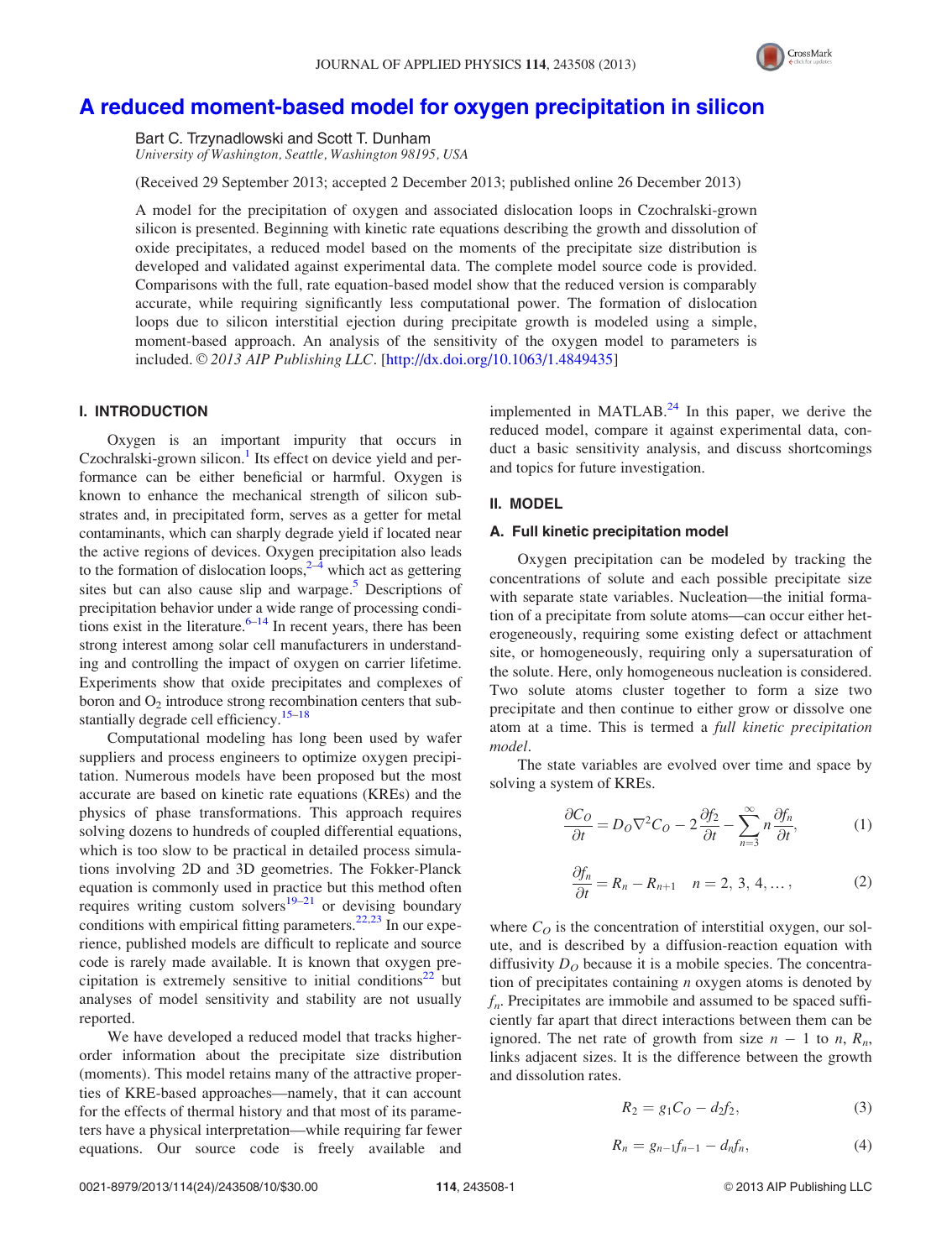<span id="page-1-0"></span>where  $g_n$  is the rate of growth from size *n* to  $n + 1$  and  $d_n$  is the rate of dissolution from size  $n$  to  $n - 1$ . Precipitates are modeled as spheres with radius  $r_n$  given by

$$
r_n = \left(3n \frac{V_{SiO2}/2}{4\pi}\right)^{1/3},\tag{5}
$$

where  $V_{SiO2}$  is the molecular volume of  $SiO<sub>2</sub>$ . In reality, precipitates are more accurately described as oblate spheroids with variable aspect ratio.<sup>[25–28](#page-8-0)</sup> Suggestions for how this could be incorporated into a future version of the model are given in Sec. [III.](#page-4-0)

A derivation of the growth and dissolution rates appears in Ref. [29](#page-8-0). The expressions for diffusion-limited reactions are

$$
g_n = \frac{4\pi \cdot r_n^2}{a + r_n} D_O C_O,
$$
\n<sup>(6)</sup>

$$
d_n = g_{n-1} \exp\left(\frac{\Delta G_n - \Delta G_{n-1}}{k_B T}\right),\tag{7}
$$

where *a* is on the order of the silicon lattice constant,  $k_B$  is Boltzmann's constant, and  $T$  is temperature. The total change in free energy upon forming a size *n* precipitate is  $\Delta G_n$  and is discussed further below.

When implementing Eqs.  $(1)$  and  $(2)$  in simulation, a maximum precipitate size must be chosen. It must be large enough to ensure that its concentration remains negligible throughout the simulation. In our simulations, we used  $10<sup>9</sup>$ atoms. Because it is not practical to solve more than a few hundred equations, the size space must be sampled and the equations rediscretized appropriately. There is a very high concentration gradient across the smallest sizes and to compute this accurately, unit sample spacing is used up to a size  $u$ . Beyond  $u$ , the spacing continually increases between adjacent samples. The size  $n_i$  of the *i*th sample is given by

$$
n_{i} = \begin{cases} i & i \leq u \\ u + \sum_{j=u}^{i-1} S^{j-u} & i > u. \end{cases}
$$
 (8)

We used a value of 10 for  $u$ . S is the sample discretization factor. A value of 1 results in unit spacing and larger values create coarser spacing. Reasonable choices of S for a full kinetic precipitation model lie between 1.0 and 1.5. To account for non-unit sample spacing, Eqs. [\(1\)](#page-0-0) and [\(2\)](#page-0-0) are discretized according to the method described by Kobayashi in Appendix B of Ref. [30.](#page-8-0)

### B. Strain and the role of point defects

Deriving the precipitate energy,  $\Delta G_n$ , requires a more detailed discussion of the mechanics of oxygen precipitation. The formation of an oxide precipitate can be expressed by the following reaction:  $30,31$  $30,31$  $30,31$ 

 $O_i$  is an interstitial oxygen atom, V is a silicon vacancy, and I is a silicon interstitial. The quantities  $p$  and  $q$  are the numbers of these defects involved in the reaction, and  $O_nV_{p+q}$  refers to an oxide precipitate containing n oxygen atoms that has consumed  $p$  vacancies and ejected  $q$ interstitials.

As their name implies, oxide precipitates are comprised of  $SiO<sub>2</sub>$  (although they are sometimes less accurately referred to as oxygen precipitates). The molecular volume of  $SiO<sub>2</sub>$  exceeds the atomic volume of crystalline silicon, meaning that either additional volume must be supplied to accommodate the expanding precipitate, or the matrix and precipitate become compressed, storing energy in a strain field. Point defects can provide volume: vacancies can be absorbed or interstitials can be ejected at a free energy cost. The optimal (i.e., minimum energy cost) solution is a balance between interacting with point defects and retaining some residual strain energy.

We assume fast interstitial/vacancy recombination so that

$$
C_I C_V \cong C_I^* C_V^*.
$$
 (10)

The silicon interstitial and vacancy concentrations are  $C_I$  and  $C_V$ , respectively;  $C_I^*$  and  $C_V^*$  are their thermal equilibrium values. This allows us to use a simplified reaction, as others have,  $\frac{19,21,32}{2}$  $\frac{19,21,32}{2}$  $\frac{19,21,32}{2}$  $\frac{19,21,32}{2}$  $\frac{19,21,32}{2}$  involving only interstitials:

$$
n \cdot O_i \Longleftrightarrow O_n + m \cdot I + \text{strain energy.} \tag{11}
$$

This is equivalent to considering

$$
n \cdot O_i + m \cdot V \Longleftrightarrow O_n V_m + \text{strain energy.} \tag{12}
$$

Our model tracks only the *net* interstitial concentration,  $N_I$ .

$$
N_I = C_I - C_V. \tag{13}
$$

Using Eqs. (10) and (13),  $C_I$  and  $C_V$  can be expressed as functions of  $N_I$ ,  $C_I^*$ , and  $C_V^*$ .

#### C. Energetics of oxide precipitates

To derive the precipitate formation energy, we begin with the vacancy-based form of the reaction, Eq. (12). In equilibrium, the energies of both sides of the reaction must balance:

$$
n \cdot \Delta G_{0i}^{f} + nk_B T \ln \left(\frac{C_O}{C_{Si}}\right) + m \cdot \Delta G_V^{f} + mk_B T \ln \left(\frac{C_V}{C_{Si}}\right)
$$
  
=  $\Delta G_{n,m}^{f} + k_B T \ln \left(\frac{f_{n,m}^{*}}{C_{Si}}\right).$  (14)

Here,  $\Delta G_{0i}^f$  is the formation energy of interstitial oxygen. We define all formation energies relative to perfect silicon with oxygen in interstitial form, so this quantity is zero by definition. The vacancy formation energy is  $\Delta G_V^f$ ,  $\Delta G_{n,m}^f$  is the formation energy of an oxide precipitate, and  $C_{Si}$  is the density of silicon lattice sites. The concentration of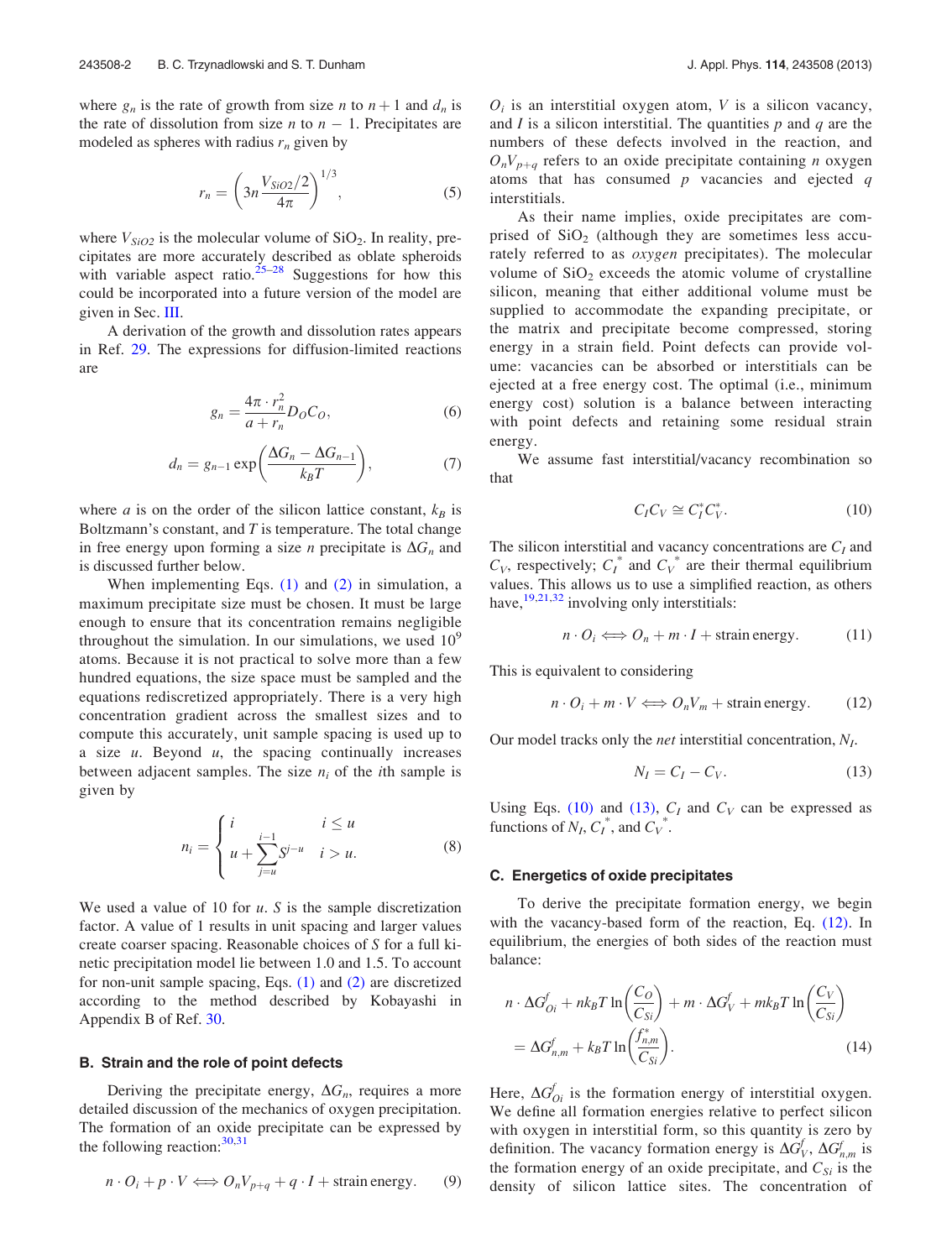precipitates having  $n$  oxygen atoms and incorporating  $m$ vacancies is  $f_{n,m}$ , and  $f_{n,m}^*$  is the thermal equilibrium concentration. This is more general and technically more accurate than considering only  $f_n$  but we will later show that tracking all possible vacancy configurations is unnecessary. Rearranging and simplifying the equation leads to

$$
-k_B T \ln \left(\frac{f_{n,m}^*}{C_{Si}}\right) = -nk_B T \ln \left(\frac{C_O}{C_{Si}}\right) - mk_B T \ln \left(\frac{C_V}{C_V^*}\right) + \Delta G_{n,m}^f.
$$
\n(15)

The right-hand side of Eq. (15) is  $\Delta G_{n,m}$ , the total free energy change upon formation of a precipitate. The precipitate formation energy can be broken down further $19,21$ 

$$
\Delta G_{n,m}^f = n \cdot \Delta G_P + \Delta G_{n,m}^{strain} + \Delta G_n^{surface},\qquad(16)
$$

$$
\Delta G_n^{surface} = 4\pi \cdot r_n^2 \alpha, \qquad (17)
$$

$$
\Delta G_{n,m}^{strain} = 6\frac{4}{3}\pi \cdot r_n^3 \mu_{Si} \frac{e_T^2(n,m)}{1 + 4\mu_{Si}/(3K_{SiO2})},\qquad(18)
$$

$$
e_T(n,m) = \left[\frac{V_{SiO2} \cdot n/2}{V_{Si} \cdot (n/2 + m)}\right]^{1/3} - 1,\tag{19}
$$

where  $\Delta G_P$  is the volume component of the precipitate formation energy and is obtained directly from the solubility,

$$
C_{SS} = C_{Si} \exp\left(\frac{\Delta G_P}{k_B T}\right). \tag{20}
$$

The surface energy parameter,  $\alpha$ , is usually reported in units of J/m<sup>2</sup>. The transformation strain (or linear misfit strain),  $e_T$ , quantifies the mismatch relative to perfect silicon of a size  $(n, m)$  precipitate. The shear modulus of silicon is  $\mu_{Si}$ ,  $K_{SiO2}$ is the bulk modulus of  $SiO<sub>2</sub>$ , and  $V<sub>Si</sub>$  is the atomic volume of silicon.

Although a precipitate can theoretically be formed by absorbing any number of vacancies, the energetics are unfavorable for all but a narrow range near the optimal size,  $m_{opt}$ <sup>[30](#page-8-0)</sup> This size can be found by minimizing the energy,  $\Delta G_{n,m}$ , with respect to m: differentiate, set equal to zero, and solve for  $m_{opt}$ . Unfortunately, the result is an equation without a closed-form solution.

To simplify this equation, we assume that the precipitate is nearly relaxed, with only a small residual strain. Therefore,  $m_{opt}$  should be close to  $m_0$ , the number of vacancies needed to fully compensate for the excess precipitate volume (leaving zero residual strain). This zero strain point can be readily obtained by setting Eq. (19) to zero and solving for  $m = m_0$ . We then write a linear approximation for  $e_T$ using a Taylor series expanded about  $m_0$ 

$$
e_T(n,m) \cong e_T(n,m_0) + e'_T(n,m_0) \cdot (m-m_0), \qquad (21)
$$

where  $e'_T$  is the first derivative of  $e_T$  with respect to m. Using the linearized  $e_T$ ,  $m_{opt}$  (a function of *n*) is found to be

$$
m_{opt}(n) \approx \frac{n}{2} \left[ \frac{3}{4} k_B T \ln \left( \frac{C_V}{C_V^*} \right) \cdot \left( \frac{V_{SiO2}}{V_{Si}^2 \mu_{Si}} \right) \times \left( 1 + \frac{4 \mu_{Si}}{3 K_{SiO2}} \right) + \frac{V_{SiO2}}{V_{Si}} - 1 \right].
$$
 (22)

Figure 1 demonstrates the validity of this approach by showing the error of Eq.  $(22)$ , along with that of precipitate energies calculated using this approximation, relative to the true value of  $m_{opt}$ . The error increases with increasing point defect supersaturation and temperature but the curves are virtually independent of  $n$ . The temperature used to generate the plot  $(1050 \degree C)$  corresponds to a typical growth temperature used in two-step precipitation tests. The plot reveals that the dependence of the precipitate energy on  $m$  is relatively weak and that even large errors in  $m_{opt}$  have a modest effect on precipitate energy.

For all but the smallest precipitate clusters, we assume that only  $m_{opt}$  vacancies are incorporated because any other value will raise the formation energy and therefore be less likely. This allows us to write

$$
f_n = \sum_m f_{n,m} \cong f_{n,m_{opt}} \tag{23}
$$

which at last leads to the definition of  $\Delta G_n$ 

$$
\Delta G_n = -nk_B T \ln \left(\frac{C_O}{C_{Si}}\right) + m_{opt} k_B T \ln \left(\frac{C_I}{C_I^*}\right) + \Delta G_n^f, \quad (24)
$$

where  $\Delta G_n^f$  is  $\Delta G_{n,m}^f$  evaluated at  $m = m_{opt}$  and Eq. [\(10\)](#page-1-0) has been used to rewrite the point defect energy in terms of interstitials.

#### D. Small clusters

At the smallest sizes, the properties of oxygen clusters are expected to deviate from the larger, macroscopic precipitates described up to this point. They may form different structures, such as thermal double donors $33,34$  or highly



FIG. 1. The error between the true value of  $m_{opt}$  and the approximation of Eq. (22) along with the effect on precipitate energy at  $T = 1050^{\circ}$ C with  $n = 10^6$ . The dependence of the curves on n is negligible. According to simulations, the observed range of  $C_I/C_I^*$  in the experiments analyzed in this work is approximately between 1 and  $10^3$ .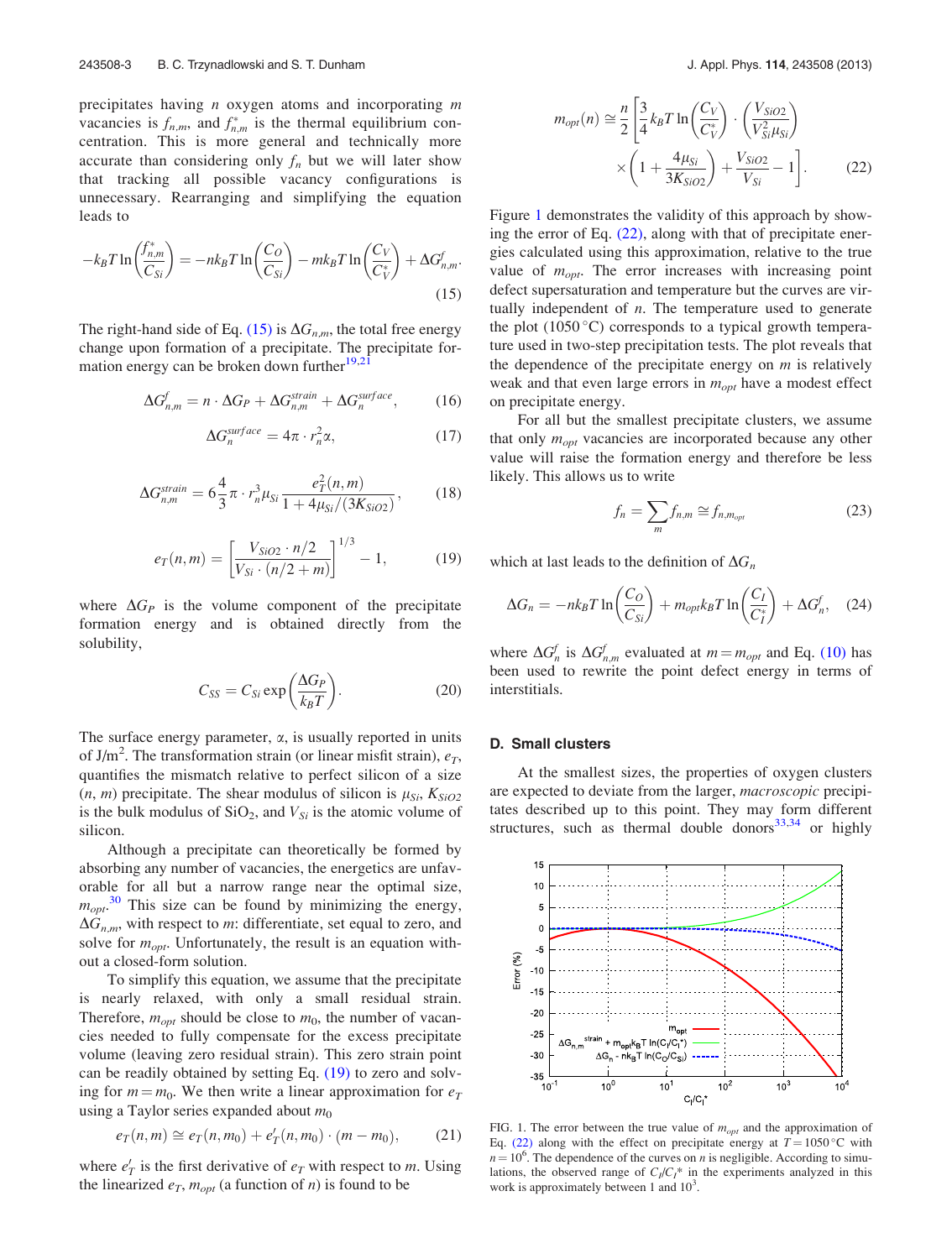<span id="page-3-0"></span>mobile  $O_2$  dimers,  $35-37$  and evolve orthogonally to precipitates. They may also bind to other impurities, as in the case of  $BO<sub>2</sub>$  complexes, which act as strong recombination centers and have been implicated in the degradation of solar cells. $\frac{18,38}{2}$  $\frac{18,38}{2}$  $\frac{18,38}{2}$ 

We model the discrete effects of small oxygen clusters by considering likely  $O_nV_m$  complexes and estimate their formation energies  $(\Delta G_{n,m}^f)$  using a simple heuristic and ab initio calculations of  $O_2$ , OV,  $O_2V$ , and VV (di-vacancy) clusters performed with VASP.<sup>39</sup> We assume that the  $m$ -states for a size  $n$  small cluster are in relative thermal equilibrium with each other, allowing us to obtain a single expression for total energy by using the following relationships:

$$
f_n^* = C_{Si} \exp\left(\frac{-\Delta G_n}{k_B T}\right) = \sum_{m=0}^n f_{n,m}^*,\tag{25}
$$

$$
f_{n,m}^* = C_{Si} \exp\left(\frac{-\Delta G_{n,m}}{k_B T}\right). \tag{26}
$$

In our model, only sizes two and three are implemented this way. To enforce continuity from size three to size four, where macroscopic energies are used, an offset is applied to the macroscopic energies making them equal to the small cluster energy at size three. For further detail, we refer the reader to our MATLAB code.<sup>[24](#page-8-0)</sup>

## E. Reduced kinetic precipitation model

Full kinetic precipitation models are impractical for large-scale process simulations because of the large number of equations that must be solved at each spatial grid point. A reduced kinetic precipitation model preserves many of the advantages of a full model, such as the ability to account for the effects of thermal history, but tracks only the moments of the distribution. $40$  The *i*th moment is defined as

$$
m_i = \sum_{n=k}^{\infty} n^i f_n.
$$
 (27)

Precipitates below size  $k$  are solved as in the full model. The zeroth moment,  $m<sub>0</sub>$ , is the concentration of all precipitates of size k or larger. The first moment,  $m_1$ , is the concentration of all oxygen atoms held in those precipitates. The second moment,  $m_2$ , contains information about the breadth of the distribution. In this work, only the lowest two moments are used and  $k$  was chosen to be 72. Following the approach in Ref. [40,](#page-8-0) we can write

$$
\frac{\partial C_O}{\partial t} = D_O \nabla^2 C_O - \frac{\partial m_1}{\partial t} - 2 \frac{\partial f_2}{\partial t} - \sum_{n=3}^{k-1} n \frac{\partial f_n}{\partial t},\qquad(28)
$$

$$
\frac{\partial m_0}{\partial t} = R_k,\tag{29}
$$

$$
\frac{\partial m_1}{\partial t} = k \cdot R_k + d_k f_k + D_O m_0 \cdot (C_O \gamma_2 - \gamma_3), \qquad (30)
$$

$$
\gamma_2 = \frac{1}{D_O C_O m_0} \sum_{n=k}^{\infty} g_n f_n,\tag{31}
$$

$$
\gamma_3 = \frac{1}{D_0 m_0} \sum_{n=k}^{\infty} d_n f_n. \tag{32}
$$

The second term in the right-hand side of Eq. (30) is required to correct for duplication between  $R_k$  and  $\gamma_3$ . In order to avoid explicitly solving for sizes k and above,  $\gamma_2$  and  $\gamma_3$  must somehow be expressed only in terms of the moments and state variables excluding  $f_{k+1}$  and higher. The *delta function* approximation (DFA), wherein the size distribution above size  $k$  is assumed to be sharply peaked about the average size and is approximated by a Dirac delta function, satisfies this requirement. $41$  By assuming that

$$
f_n = m_0 \cdot \delta(n - n_{avg}), \tag{33}
$$

$$
n_{avg} = \frac{m_1}{m_0},\tag{34}
$$

 $\gamma_2$  and  $\gamma_3$  are reduced to

$$
\gamma_2 = \frac{g_{n_{avg}}}{D_O C_O},\tag{35}
$$

$$
\gamma_3 = \frac{d_{n_{\text{avg}}}}{D_O}.\tag{36}
$$

Because  $f_k$  appears in the reduced model but can no longer be solved directly (it is included within the moments), an estimator must be devised. Using the full model, we generated data for a wide range of representative experimental conditions and extracted the moments. After investigating many different predictors based on  $m_0$ ,  $m_1$ ,  $f_{k-1}$ ,  $f_{k-2}$ , and  $C_l/C_l^*$ , we found that the following empirical function works reasonably well:

$$
f_k = \frac{m_0}{([p_0 \cdot (n_{avg} - k)]^p) \cdot (n_{avg} - k) + 1},
$$
 (37)

where  $p$  and  $p_0$  are fitting parameters. This function behaves correctly in the limiting cases

$$
\lim_{n_{avg}\to k} f_k = m_0, \lim_{n_{avg}\to\infty} f_k = 0.
$$
\n(38)

### F. Dislocation loops

Faulted dislocation loops are known to form in the vicinity of oxide precipitates due to high interstitial supersaturations caused by interstitial ejection and precipitate stress fields. Each macroscopic precipitate will eject  $m_{opt}(n)$  interstitials. To simplify our implementation, we eject  $n/2$  interstitials for each precipitate (we have observed that  $m_{opt}/n$ ranges between approximately 0.4 and 0.6), although we continue to use  $m_{opt}$  when computing energy. This allows us to write the equation for  $N_I$  as

$$
\frac{\partial N_I}{\partial t} = D_I \nabla^2 C_I - D_V \nabla^2 C_V - R_I^{surface} \n- \frac{\partial m_I^{DL}}{\partial t} + 0.5 \frac{\partial m_1}{\partial t} + \sum_{n=4}^{k-1} 0.5n \frac{\partial f_n}{\partial t},
$$
\n(39)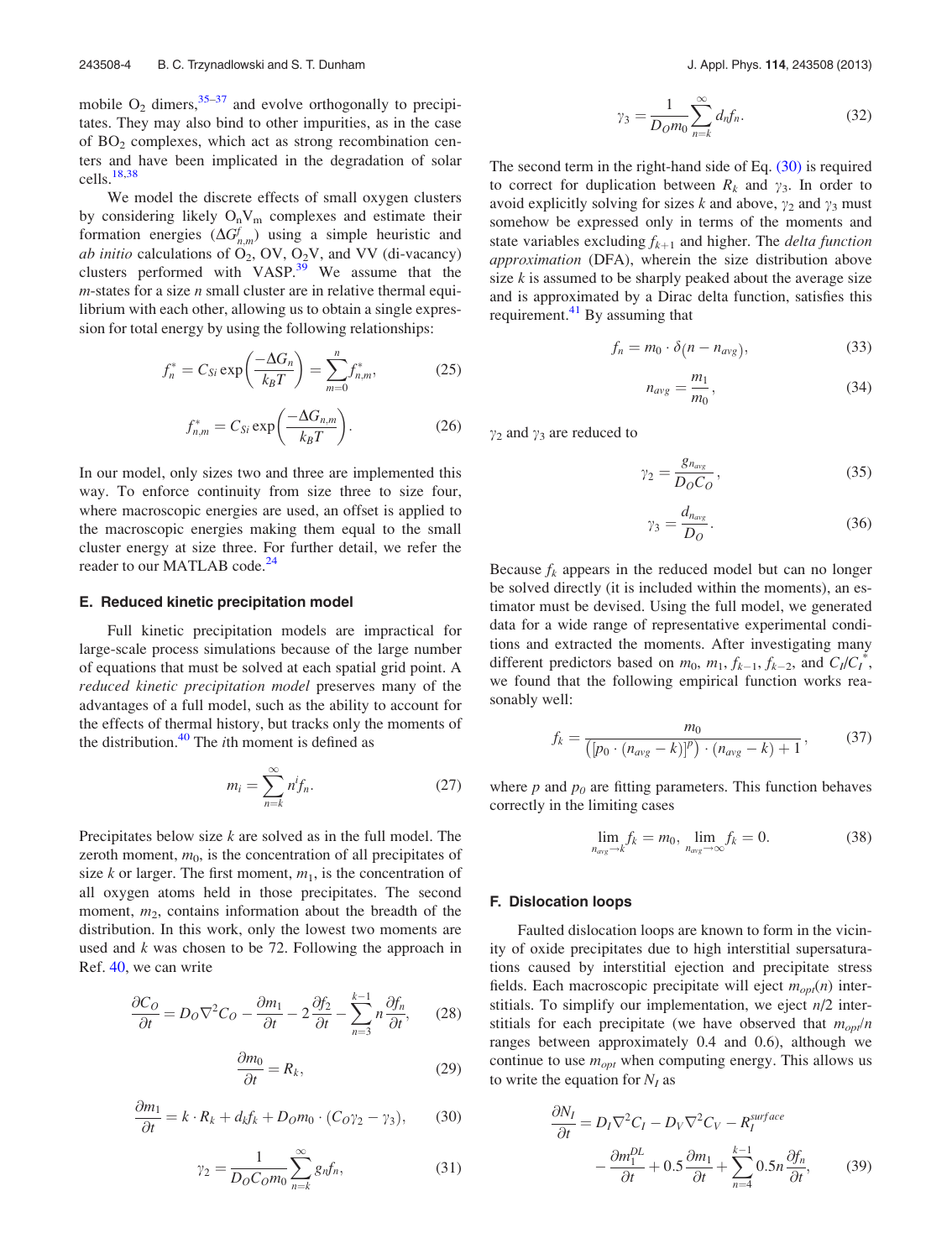<span id="page-4-0"></span>where  $D_I$  and  $D_V$  are the interstitial and vacancy diffusivities, respectively, and  $R_I^{surface}$  is the surface boundary condition.

High interstitial concentrations impede precipitation by increasing precipitate energy. Once dislocations are formed, interstitials are absorbed into the stacking faults, lowering  $C_I/C_I^*$  and allowing precipitation to proceed. We implement a simple dislocation model, described by the subsequent two equations, which nucleates only at the critical size and assume that once nucleated, dislocations are stable and will not dissolve. They may grow or shrink in size, however.

$$
\frac{\partial m_0^{DL}}{\partial t} = g_{DL}(n_C^{DL}) \cdot f_{DL}^*(n_C^{DL}),\tag{40}
$$

$$
\frac{\partial m_1^{DL}}{\partial t} = n_C^{DL} \cdot \frac{\partial m_0^{DL}}{\partial t} + g_{DL}(n_{avg}^{DL}) \cdot m_0^{DL} - d_{DL}(n_{avg}^{DL}) \cdot m_0^{DL}.
$$
\n(41)

The moments  $(m_0^{DL}$  and  $m_1^{DL}$ ) are analogous to their oxygen counterparts. The critical size,  $n_C^{DL}$ , is the size above which dislocation loops will grow and below which they will shrink. It is the value of  $n$  that satisfies

$$
\frac{\partial \Delta G_n^{DL}}{\partial n} = 0,\tag{42}
$$

where  $\Delta G_n^{DL}$ , the total free energy of a size *n* dislocation loop, is

$$
\Delta G_n^{DL} = -nk_B T \ln \left( \frac{C_I}{C_I^*} \right) + n \cdot \Delta G_{SF}
$$

$$
+ n \cdot \Delta G_{DL}^{strain}(n_{avg}) + \Delta G_n^{self}, \qquad (43)
$$

$$
\Delta G_n^{self} = \frac{r_n^{DL}}{\sqrt{2}} \frac{\pi}{2} \frac{K_{DL}}{b^2} \left[ \ln \left( 8 \frac{r_n^{DL}}{r_{core}} \right) - 1 \right],\tag{44}
$$

$$
\Delta G_{DL}^{strain}(n) = -V_{Si}\Delta \varepsilon_{SF}\sigma_n.
$$
 (45)

Here,  $\Delta G_{SF}$  is the per-atom formation energy of a stacking fault, obtained using VASP, and  $\Delta G_n^{self}$  is the dislocation elastic self-energy. The energy coefficient,  $K_{DL}$ , accounts for the anisotropy of silicon,  $b$  is the magnitude of the Burgers vector, and  $r_{core}$  is the dislocation core radius, which burgers vector, and  $r_{core}$  is the disfocation core radius, which<br>we set equal to  $b^{42}$  $b^{42}$  $b^{42}$ . The  $1/\sqrt{2}$  factor appears in Eq. (44) because we assume that dislocations nucleated at the surface of an oxide precipitate will take on a semi-circular geometry. The dislocation radius as a function of the number of atoms n is

$$
r_n^{DL} = a_{Si} \cdot \left(\frac{n\sqrt{3}}{8\pi}\right)^{1/2},\tag{46}
$$

where  $a_{Si}$  is the silicon lattice constant. Extrinsic stacking faults impart a considerable amount of compressive strain on the surrounding matrix and their formation energy is therefore highly dependent on local stress. Tensile stress, as generated at the surface of a precipitate, promotes stacking fault formation. The per-atom change in energy of a stacking fault formed at the surface of a size  $n$  oxide precipitate is  $\Delta G_{DL}^{strain}(n)$ . The stacking fault induced strain,  $\Delta \varepsilon_{SF}$ , is the

strain caused by a fully relaxed stacking fault along the direction of its {111} habit plane normalized to atomic volume. It was extracted from a VASP calculation. The stress tangential to the surface of a precipitate is $^{20}$  $^{20}$  $^{20}$ 

$$
\sigma_n = \frac{6\mu_{Si} K_{SiO2}}{3K_{SiO2} + 4\mu_{Si}} \cdot e_T(n, m_{opt}(n)).
$$
 (47)

A closed-form solution for  $n_C^{DL}$  does not exist. To compute it quickly, we begin with an initial guess  $(10^4)$  and iterate 6 times. This computation can be written in inline form and performed very efficiently.

The equilibrium concentration of dislocation loops at the critical size,  $f_{DL}^*(n_C^{DL})$ , determines the nucleation rate:

$$
f_{DL}^*(n) = 4 \frac{2\pi \cdot r_n^{DL}}{a} \cdot \left( m_0 - m_0^{DL} \right) \cdot \exp\left( \frac{-\Delta G_n^{DL}}{k_B T} \right). \tag{48}
$$

Nucleation occurs heterogeneously at the surface of oxide precipitates. A factor of 4 is present to account for each possible {111} orientation. The growth and dissolution rates are

$$
g_{DL}(n) = D_I \lambda_n C_I, \qquad (49)
$$

$$
d_{DL}(n) = g_{DL}(n-1) \cdot \exp\left(\frac{\partial \Delta G_n^{DL}/\partial n}{k_B T}\right),\tag{50}
$$

where  $\lambda_n$  is a kinetic factor for the growth of a disk-shaped precipitate, $43$ 

$$
\lambda_n = \frac{4\pi^2 a_{Si} \cdot \left(\frac{n\sqrt{3}}{8\pi}\right)^{1/2}}{\ln\left(\frac{8a_{Si}}{a_{DL}}\left(\frac{n\sqrt{3}}{8\pi}\right)^{1/2}\right)},\tag{51}
$$
\n
$$
a_{DL} = \frac{\sqrt{3}}{4} a_{Si},\tag{52}
$$

where  $a_{DL}$  is the capture radius for interstitial attachment to the core, which we set to the silicon bond length.

#### III. RESULTS

#### A. Comparison of reduced and full models

The reduced model is expected to differ from the full model in two areas: formation of size  $k$  precipitates, which add to  $m_0$ , and growth, which affects  $m_1$ . Formation of size k precipitates is governed by  $R_k$  in Eq. [\(29\)](#page-3-0). Growth of existing precipitates is governed by  $\gamma_2$  and  $\gamma_3$ , which in turn are obtained with the DFA. By comparing the behavior of the reduced and full models under identical conditions, it is possible to identify sources of mismatch.

Due to a lack of information on initial precipitate size distributions, we were not able to compare under conditions that replicate published experiments. A given set of initial  $m_0$  and  $m_1$  values, used to fit to experimental data, may correspond to many possible distributions in the full model. Therefore, we compare the models with no initial precipitation.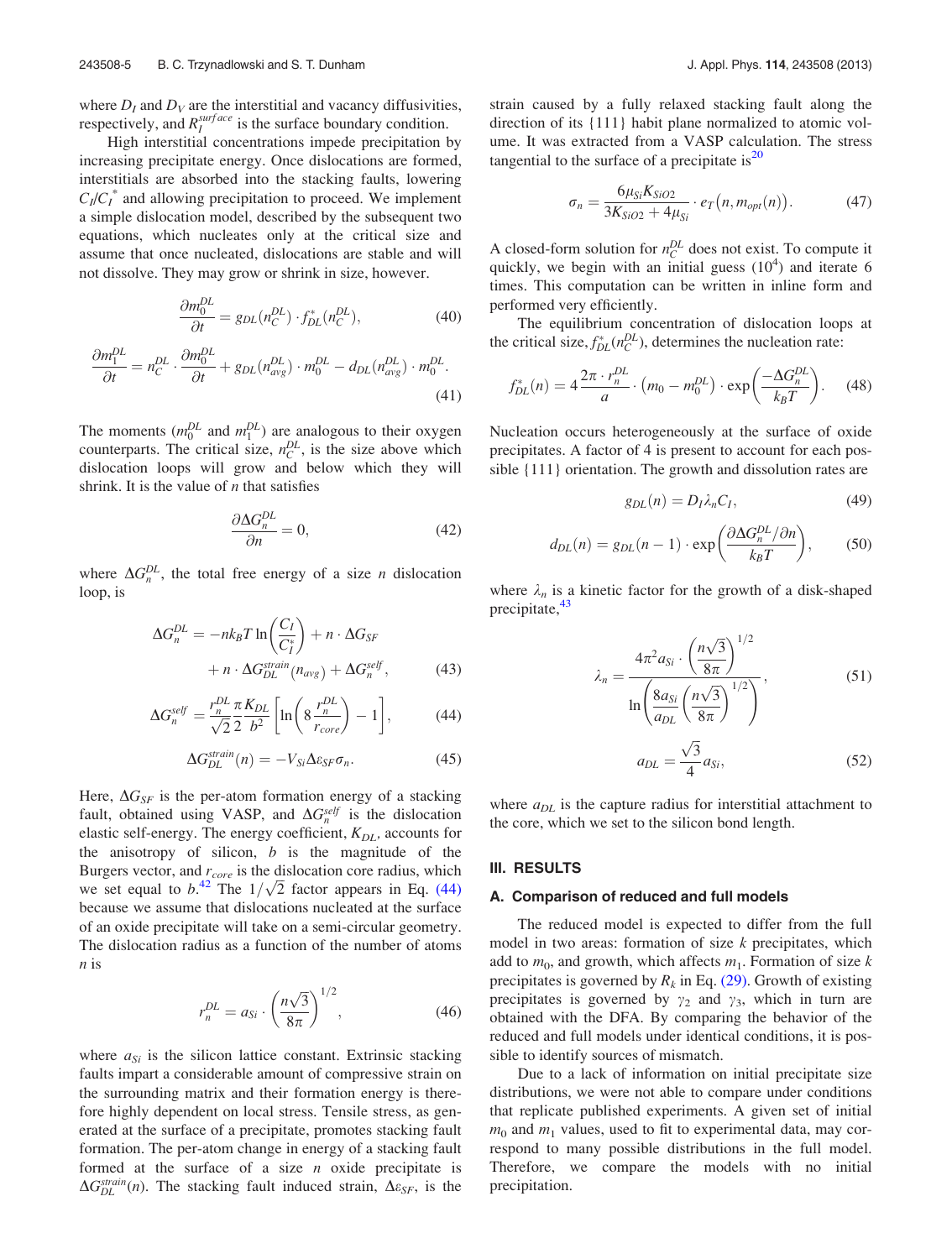

FIG. 2. Comparison between full (solid lines) and reduced (dashed lines) models for a two-step process:  $800^{\circ}$ C for 2 h,  $1050^{\circ}$ C for 16 h. Two regimes are visible: nucleation, where oxide precipitates  $(m_0)$  form, and growth, where the concentration of oxygen atoms contained in precipitates  $(m_1)$  increases as interstitial oxygen  $(C_O)$  is absorbed.

The validity of the DFA is easily tested by replacing the estimated  $f_k$  with the actual value computed simultaneously using the full model. We find the agreement to be very good—the solute concentration,  $m_0$ , and  $m_1$  all track their full model counterparts very accurately, indicating that the DFA is a sound approach for modeling the growth of large precipitates. We believe that mismatch between the models is caused primarily by the inaccuracy of  $R_k$ .

Figure 2 shows the evolution of the solute concentration,  $m_0$ , and  $m_1$  for both the reduced and full models during a two-step process. The agreement is similarly good for the

TABLE I. Model parameter values.

other experiments replicated in this work. The model parameters are listed in Table I.

All of our results are reported assuming a discretization factor S of approximately 1.11. This produces 196 equations in the full model (which serves as the base case for performance comparisons) and 35 in the reduced model. On a workstation equipped with a 3.2 GHz Intel Core i5-2500K processor running MATLAB 7.0.1 on Windows 7, the reduced model is faster by a factor of about 15. S can be increased to 1.21 (115 equations in the full model, 28 in the reduced model) without noticeably degrading accuracy, in which case the reduced model is faster by a factor of about 9.4. It is 23 times faster than the base case.

### B. Comparison of reduced model to experiment

Final calibration of the model parameters (the surface energy,  $\alpha$ , and the solubility,  $C_{SS}$ ) was performed using the reduced model. The results appear in Table I. We allow  $\alpha$  to have a linear temperature dependence and report it at two different temperatures: 750 °C ( $\alpha$ <sub>750</sub>) and 1050 °C ( $\alpha$ <sub>1050</sub>). Our fitted  $\alpha$  increases with temperature as it does in Ref. [21](#page-8-0) but opposite to Ref. [44.](#page-8-0)

We focused on experiments in the literature that measure changes in interstitial oxygen concentration using Fourier transform infrared spectroscopy because of its consistency and reliability. All data were interpreted using the new (i.e., 1983) ASTM calibration standard.<sup>45</sup> We looked primarily at two-step experiments, where thermal history was well described, there were no oxidizing anneals, and carbon and nitrogen calibration were negligible. All

| Parameter                 | Value                                                                  | Description                                            | Reference |
|---------------------------|------------------------------------------------------------------------|--------------------------------------------------------|-----------|
| D <sub>O</sub>            | 0.13 $\exp(-2.53 \text{ eV}/k_BT) \text{ cm}^2/\text{sec}$             | Interstitial oxygen diffusivity                        | 52        |
| a                         | $5.0\AA$                                                               | Interface reaction constant                            |           |
| $C_{SS}$                  | $1.17 \times 10^{23}$ exp(-1.499 eV/k <sub>B</sub> T) cm <sup>-3</sup> | Oxygen solubility                                      |           |
| $D_I$                     | 51.4 $\exp(-1.77 \text{ eV}/k_B T) \text{ cm}^2/\text{sec}$            | Interstitial silicon diffusivity                       | 53 and 54 |
| $C_I^*$                   | $2.9 \times 10^{24}$ exp(-3.18 eV/k <sub>B</sub> T) cm <sup>-3</sup>   | Interstitial silicon thermal equilibrium concentration | 53 and 54 |
| $D_V$                     | 3.07 exp( $-2.12 \text{ eV}/k_B T$ ) cm <sup>2</sup> /sec              | Vacancy diffusivity                                    | 53 and 54 |
| $C_V^*$                   | $1.4 \times 10^{24}$ exp(-2.44 eV/k <sub>B</sub> T) cm <sup>-3</sup>   | Vacancy thermal equilibrium concentration              | 53 and 54 |
| $C_{Si}$                  | $5.0 \times 10^{22}$ cm <sup>-3</sup>                                  | Silicon lattice site density                           | 55        |
| $a_{Si}$                  | 5.431 Å                                                                | Silicon lattice constant                               | 55        |
| $V_{Si}$                  | $2.0 \times 10^{-23}$ cm <sup>3</sup>                                  | Silicon atomic volume                                  | 55        |
| $\mu_{Si}$                | 64.9 GPa                                                               | Silicon shear modulus                                  | 56        |
| $V_{SiO2}$                | $4.35 \times 10^{-23}$ cm <sup>3</sup>                                 | $SiO2$ molecular volume                                | 57        |
| $K_{SiO2}$                | 36.9 GPa                                                               | $SiO2$ bulk modulus                                    | 58        |
| b                         | $a_{Si} \sqrt{3}/3$                                                    | Magnitude of dislocation Burgers vector                |           |
| $r_{core}$                | b                                                                      | Dislocation core radius                                |           |
| $K_{DL}$                  | 72 GPa                                                                 | Dislocation core energy coefficient                    | 42 and 59 |
| $\Delta G_{SF}$           | $0.0152 \text{ eV}$                                                    | Stacking fault per-atom formation energy               |           |
| $\Delta \varepsilon_{SF}$ | 0.996                                                                  | Stacking fault induced strain                          |           |
| p <sub>0</sub>            | $5 \times 10^{-3}$                                                     | Fitting parameter for $f_k$ estimator                  |           |
| p                         | $\overline{c}$                                                         | Fitting parameter for $f_k$ estimator                  |           |
| $\alpha_{750}$            | $0.2394$ J/m <sup>2</sup>                                              | Oxide precipitate surface energy at $750^{\circ}$ C    |           |
| $\alpha_{1050}$           | $0.3206$ J/m <sup>2</sup>                                              | Oxide precipitate surface energy at $1050^{\circ}$ C   |           |
| $\boldsymbol{k}$          | 72                                                                     | Size (atoms) at which RKPM model begins                |           |
| $\mathcal{U}$             | 10                                                                     | Size (atoms) beyond which size space is sampled        |           |
| S                         | 1.106954                                                               | Sample discretization factor                           |           |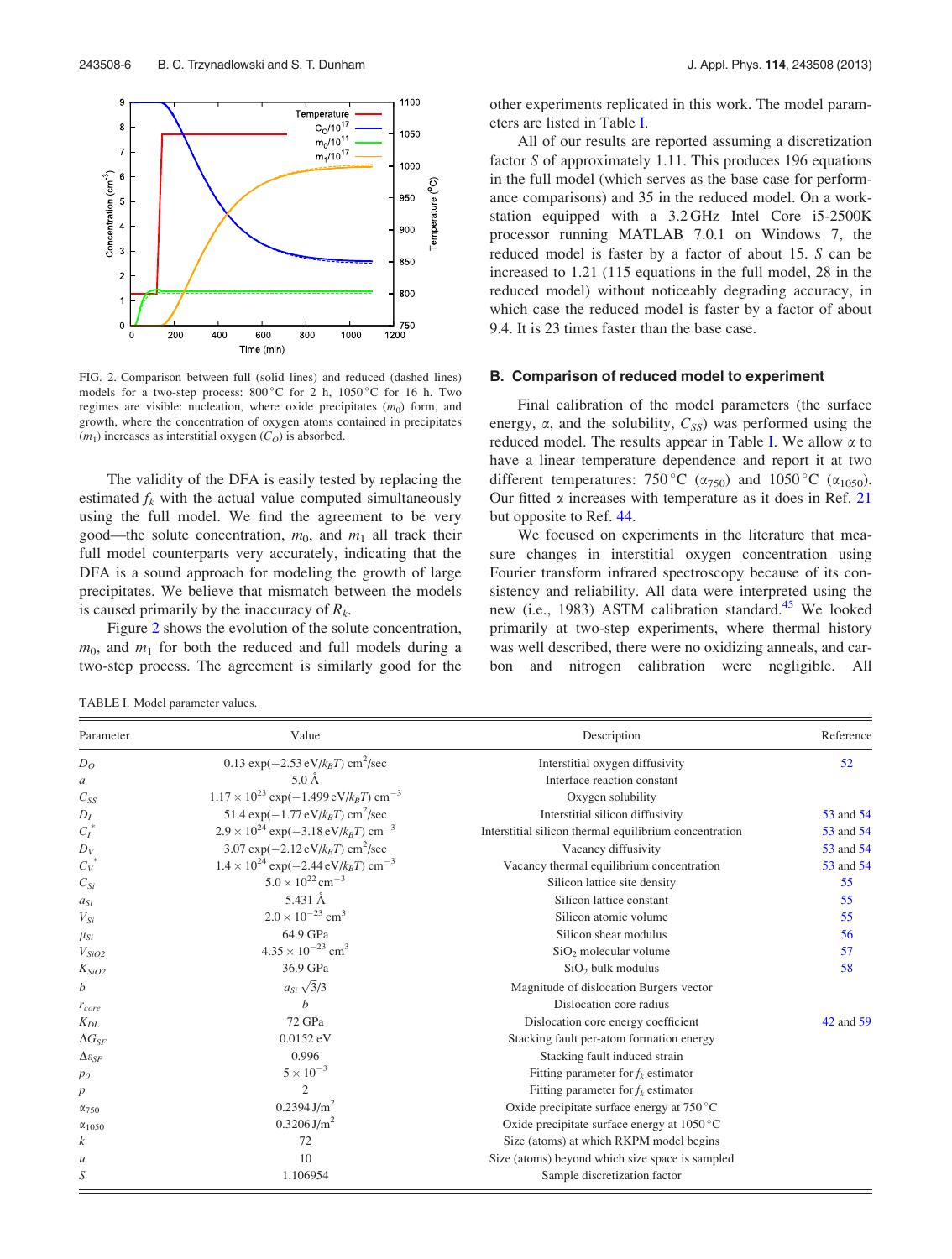TABLE II. Fitted initial conditions used to replicate experimental data.

| Source                       | Initial $m_0$ (cm <sup>-3</sup> ) | Initial $n_{\alpha\nu\rho}$ | Initial $N_I$ (cm <sup>-3</sup> ) |
|------------------------------|-----------------------------------|-----------------------------|-----------------------------------|
| Chiou and Shive <sup>6</sup> | $1.00 \times 10^{10}$             | $7.80 \times 10^{3}$        | $-3.38 \times 10^{12}$            |
| Swaroop et al. $\frac{8}{3}$ | $1.0 \times 10^{8}$               | $9.53 \times 10^3$          | $-7.92 \times 10^{11}$            |
| Kennel <sup>47</sup>         | $1.0 \times 10^{8}$               | $4.05 \times 10^{3}$        | $-4.45 \times 10^{12}$            |
| $Stewart^5$ <sup>50</sup>    | $1.0 \times 10^{8}$               | $4.05 \times 10^{3}$        | $-2.81 \times 10^{14}$            |

experiments were conducted on as-grown Czochralski silicon wafers. We assumed that initial conditions  $(m_0, \text{ precipi-})$ tate size, and net interstitial concentration) varied between different batches of samples and treated them as fitting parameters. Our simulations replicated thermal treatments as they were described, including temperature ramps. Table II lists the fitted initial conditions used for each experiment. In all of these simulations, we considered the wafer to be a 0D (single point) system, which eliminated diffusion terms in our equations.

Our model was calibrated against the two-step precipitation tests by Chiou and Shive,<sup>6</sup> and Swaroop et  $al$ .<sup>[8](#page-8-0)</sup> These simple experiments are designed to simulate more complex processes, such as the CMOS process.<sup>[46](#page-8-0)</sup> Their characteristic S-shape (precipitated oxygen on the y-axis, initial interstitial oxygen on the x-axis) allows the solubility to be readily extracted. The linear portion of the curve occurs in the regime of high oxygen supersaturation and can be extrapolated to the x-intercept to obtain the solubility at the growth temperature. Figures 3 and 4 show good agreement with twostep experiments. Precipitates are nucleated during the low temperature step and then grow and ripen during the long high temperature step.

Experiments conducted by Kennel<sup>[47](#page-8-0)</sup> to investigate the effect of varying the durations of the nucleation and  $1100^{\circ}$ C growth steps were also simulated. We find good agreement between our model and the data for 0 and 2 h nucleation steps at  $750^{\circ}$ C, shown in Figure 5, but poorer agreement at 8 and 32 h. Simulation results for  $650^{\circ}$ C nucleation treatments do not match Kennel's measurements. We believe these mismatches are due to the nucleation rate being too low, perhaps because we model precipitates as spheres when, in fact, they are needle- or platelet-shaped below  $950^{\circ}C^{26,27,48}$  $950^{\circ}C^{26,27,48}$  $950^{\circ}C^{26,27,48}$  or



FIG. 3. Comparison of the reduced model to two-step precipitation tests by Chiou and Shive.<sup>6</sup>



FIG. 4. Comparison of the reduced model to a two-step precipitation test by Swaroop et al. $\frac{8}{3}$  $\frac{8}{3}$  $\frac{8}{3}$ 

because the oxygen diffusivity at low temperatures is too low.

Experimental evidence for enhanced oxygen diffusivity at and below  $650^{\circ}$ C exists but using the values reported in Ref. [49](#page-9-0) did not substantially improve our fit. Alternative explanations for the discrepancies between theory and observations at low temperatures have also been advanced.<sup>13</sup> Sueoka et al. found that assuming spherical geometry can cause nucleation rates to be underestimated. $^{22}$  $^{22}$  $^{22}$  They model precipitates as oblate spheroids with an aspect ratio,  $\beta$ , that minimizes the sum of the strain and surface energies. The same approach could be used to extend our moment-based model. Modeling the surface energy,  $\alpha$ , as a non-linear function of temperature may also allow some of the effects of morphology to be captured.

Simulation results of a one-step treatment at  $750^{\circ}$ C are consistent with data from Stewart et  $al$ <sup>[50](#page-9-0)</sup> and are shown in Figure [6.](#page-7-0)

### C. Sensitivity analysis

In order to assess the sensitivity of our model to changes in physical parameters  $(C_{SS}, \alpha)$  and initial conditions  $(m_0,$  $n_{\text{avg}}$ ,  $N_I$ ), we performed a one-at-a-time sensitivity analysis.



FIG. 5. Experimental and simulation results of the effect of varying the durations of  $750^{\circ}$ C nucleation and  $1100^{\circ}$ C growth anneals on the final interstitial oxygen concentration. Data from Ref. [47.](#page-8-0)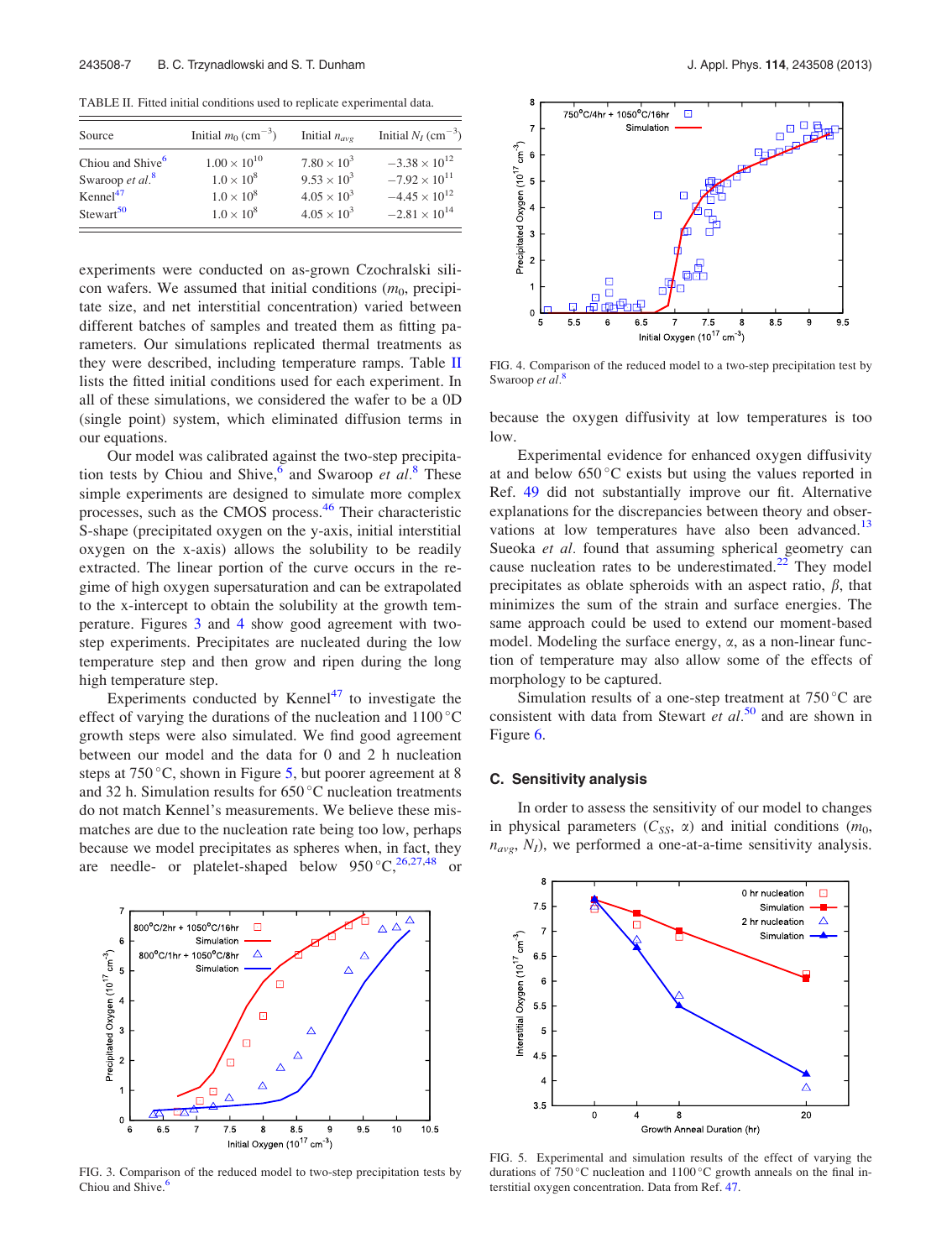<span id="page-7-0"></span>

FIG. 6. Simulation results of the oxygen concentration over the course of a long-duration 750 °C anneal compared to SANS measurements.<sup>5</sup>

Beginning with the best-fit parameters from a particular experiment, we varied each one, while keeping the others constant, and examined the effect on the fit. Our fitness metric,  $F$ , is a scaled sum-of-squares error,

$$
F = \sum_{i} \left( \frac{y_i}{10^{18}} - \frac{x_i}{10^{18}} \right)^2, \tag{53}
$$

where  $x_i$  is the experimental result at the *i*th sample point (precipitated oxygen concentration) and  $y_i$  is the corresponding simulation result. Because the valid range of each parameter can vary dramatically in magnitude, we introduce scaled parameters ( $A_{750}$ ,  $A_{1050}$ ,  $C_{750}$ ,  $C_{1050}$ ,  $M_0$ ,  $N$ ,  $P$ ) to normalize them:

$$
\alpha_{750} = A_{750}/2, \quad \alpha_{1050} = A_{1050}/2,\tag{54}
$$

$$
C_{SS}(T = 750 \,^{\circ}\text{C}) = 10^{15} \cdot 100^{C_{750}},
$$
  
\n
$$
C_{SS}(T = 1050 \,^{\circ}\text{C}) = 10^{17} \cdot 10^{C_{1050}},
$$
\n(55)

$$
m_0 = 10^{8M_0}
$$
,  $n_{avg} = k + 10^{4N}$ , (56)

$$
N_I = 10^{-3P} \cdot \left[ C_I^*(T = 1200 \, ^\circ\text{C}) - C_V^*(T = 1200 \, ^\circ\text{C}) \right]. \tag{57}
$$



FIG. 7. One-at-a-time sensitivity analysis of the longer two-step test  $(750 °C/2 h + 1050 °C/16 h)$  by Chiou and Shive.<sup>6</sup> The sum-of-squares error is plotted against the deviation from the scaled best-fit physical parameters.



FIG. 8. One-at-a-time sensitivity analysis of the longer two-step test by Chiou and Shive<sup>6</sup> measuring the impact of initial conditions.

These were also used by the optimizer to search for the best fit.

In Figure 7, the scaled physical parameters were varied within a realistic range for the longer of the two-step precipitation tests by Chiou and Shive. $6$  The deviation of the parameters is plotted and centered horizontally about zero, the best-fit value of each parameter. The procedure was repeated in Figure 8 with initial conditions. The model exhibits low to moderate sensitivity to most parameters during two-step precipitation tests. The surface energy and initial point defect concentrations have the strongest impact. Simulation results are insensitive to the initial precipitate concentration and average size over a wide range until either value becomes relatively large. This is consistent with experimental studies, where high concentrations of very large in-grown precipitates are not observed. $51$ 

Our best fits are not necessarily globally optimal. Changes in physical parameters or initial conditions can often be compensated by varying the remaining fitting parameters, although the results are not necessarily physically plausible nor are they consistent across all experiments. Because the surface energy was fit to experimental data, it absorbs some of the inaccuracies of our model.

# IV. CONCLUSION

We have demonstrated a high performance reduced kinetic precipitation model for oxygen. Our model is able to successfully replicate experimental data using only the initial precipitate concentration, average size, and net interstitial concentration as fitting parameters. As with approaches based on discrete KREs and the Fokker-Planck equation, most of our model parameters have a physical interpretation. The reduced model requires far fewer equations, however, and consequently consumes significantly less run time. Our source code is freely available. $24$  We believe that our moment-based approach has good potential for making precipitation models efficient enough to be used in large-scale TCAD simulations alongside other defect models. Using data on recombination sites associated with oxide precipitates and dislocation loops (such as the findings in Refs. [16](#page-8-0) and [17\)](#page-8-0) would make it possible to explore the variation in carrier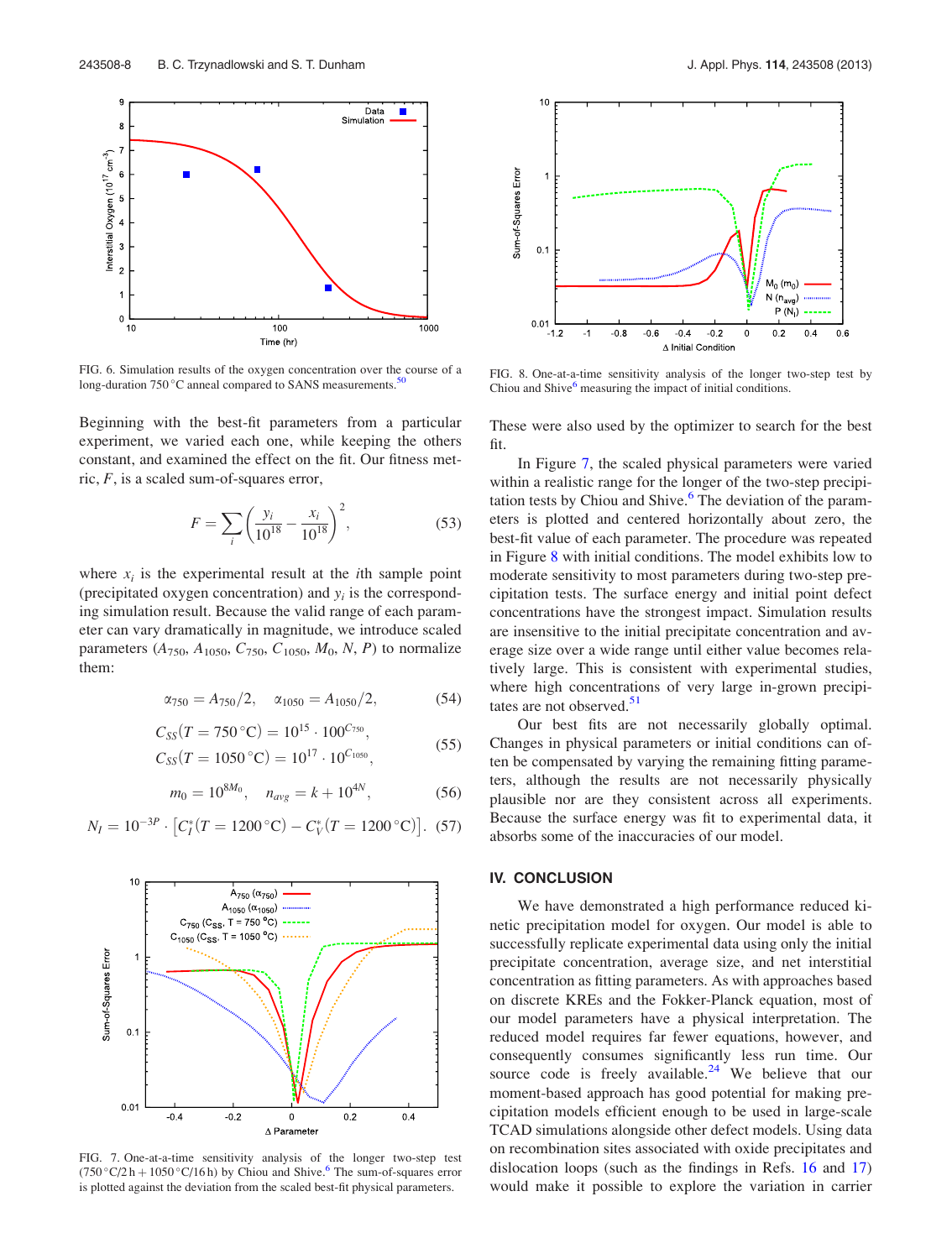<span id="page-8-0"></span>lifetime—and therefore, device performance—as a function of precipitation.

#### ACKNOWLEDGMENTS

Funding for this work was generously provided by SiWEDS, Sony Corp., and the Semiconductor Research Corp.

- <sup>1</sup>A. Borghesi, B. Pivac, A. Sassella, and A. Stella, "Oxygen precipitation in silicon," [J. Appl. Phys.](http://dx.doi.org/10.1063/1.359479) 77(9), 4169-4244 (1995).
- W. Patrick, E. Hearn, W. Westdorp, and A. Bohg, "Oxygen precipitation in silicon," [J. Appl. Phys.](http://dx.doi.org/10.1063/1.325825) 50(11), 7156 (1979).
- <sup>3</sup>F. A. Ponce, T. Yamashita, and S. Hahn, "Structure of thermally induced microdefects in Czochralski silicon after high-temperature annealing," [Appl. Phys. Lett.](http://dx.doi.org/10.1063/1.94232) 43(11), 1051 (1983).
- <sup>4</sup>T. Ono, G. A. Rozgonyi, C. Au, T. Messina, R. K. Goodall, and H. R. Huff, "Oxygen precipitation behavior in 300 mm polished Czochralski sil-icon wafers," [J. Electrochem. Soc.](http://dx.doi.org/10.1149/1.1392555) 146(10), 3807-3811 (1999).
- <sup>5</sup>B. Leroy and C. Plougonven, "Warpage of silicon wafers," [J. Electrochem. Soc.](http://dx.doi.org/10.1149/1.2129796) <sup>127</sup>(4), 961–970 (1980). <sup>6</sup>
- <sup>6</sup>H.-D. Chiou and L. W. Shive, "Test methods for oxygen precipitation in silicon," VLSI Sci. Technol. 1985, 429.
- $7T.$  Y. Tan and C. Y. Kung, "Oxygen precipitation retardation and recovery phenomena in Czochralski silicon: Experimental observations, nuclei dissolution model, and relevancy with nucleation issues," [J. Appl. Phys.](http://dx.doi.org/10.1063/1.336564) <sup>59</sup>(3), 917–931 (1986). <sup>8</sup>
- <sup>8</sup>R. Swaroop, N. Kim, W. Lin, M. Bullis, L. Shive, A. Rice, E. Castel, and M. Christ, "Testing for oxygen precipitation in silicon wafers," Solid State Technol. 3, 85-89 (1987).
- <sup>9</sup>W. Huber and M. Pagani, "The behavior of oxygen precipitates in silicon at high process temperature," [J. Electrochem. Soc.](http://dx.doi.org/10.1149/1.2086188) 137(10), 3210–3213
- (1990).  $^{10}$ G. A. Hawkins and J. P. Lavine, "The effect of rapid thermal annealing on the precipitation of oxygen in silicon," [J. Appl. Phys.](http://dx.doi.org/10.1063/1.342589) 65(9), 3644–3654 (1989).
- <sup>11</sup>Q. Sun, K. H. Yao, H. C. Gatos, and J. Lagowski, "Effects of nitrogen on
- oxygen precipitation in silicon," [J. Appl. Phys.](http://dx.doi.org/10.1063/1.350886) 71(8), 3760–3765 (1992). <sup>12</sup>H. Abe, I. Suzuki, and H. Koya, "The effect of hydrogen annealing on oxygen precipitation behavior and gate oxide integrity in Czochralski Si
- wafers," [J. Electrochem. Soc.](http://dx.doi.org/10.1149/1.1837400) 144(1), 306–311 (1997). <sup>13</sup>K. F. Kelton, R. Falster, D. Gambaro, M. Olmo, M. Cornara, and P. Wei, "Oxyygen precipitation in silicon: Experimental studies and theoretical investigations within the classical theory of nucleation," [J. Appl. Phys.](http://dx.doi.org/10.1063/1.370648)
- **85**(12), 8097–8111 (1999).<br><sup>14</sup>K. Nakai, Y. Inoue, H. Yokota, A. Ikari, J. Takahashi, A. Tachikawa, K. Kitahara, Y. Ohta, and W. Ohashi, "Oxygen precipitation in nitrogen– doped Czochralski-grown silicon crystals," [J. Appl. Phys.](http://dx.doi.org/10.1063/1.1356425) 89(8),
- 4301–4309 (2001).<br><sup>15</sup>J. Haunschild, I. E. Reis, J. Geilker, and S. Rein, "Detecting efficiencylimiting defects in Czochralski-grown in silicon wafers in solar cell production using photoluminescence imaging," [Phys. Status Solidi Rapid](http://dx.doi.org/10.1002/pssr.201105183)
- [Res. Lett.](http://dx.doi.org/10.1002/pssr.201105183) 5(5–6), 199–201 (2011). <sup>16</sup>J. D. Murphy, K. Bothe, M. Olmo, V. V. Voronkov, and R. J. Falster, "The effect of oxide precipitates on minority carrier lifetime in p-type silicon,"
- [J. Appl. Phys.](http://dx.doi.org/10.1063/1.3632067) 110, 053713 (2011). <sup>17</sup>J. D. Murphy, K. Bothe, R. Krain, V. V. Voronkov, and R. J. Falster, "Parameterisation of injection-dependent lifetime measurements in semiconductors in terms of Shockley-Read-Hall statistics: An application to
- oxide precipitates in silicon," [J. Appl. Phys.](http://dx.doi.org/10.1063/1.4725475) 111, 113709 (2012).<br><sup>18</sup>V. V. Voronkov and R. Falster, "Latent complexes of interstitial boron and oxygen dimers as a reason for degradation of silicon-based solar cells," J. Appl. Phys. 107, 053509 (2010).
- <sup>19</sup>S. Senkader, J. Esfandyari, and G. Hobler, "A model for oxygen precipitation in silicon including bulk stacking fault growth," [J. Appl. Phys.](http://dx.doi.org/10.1063/1.360532) 78(11),
- 6469–6476 (1995).<br><sup>20</sup>S. Senkader, "Physical modeling and simulation of oxygen precipitation in
- silicon," Doctoral dissertation (Vienna University of Technology, 1996). 21B. G. Ko and K. D. Kwack, "Growth/dissolution model for oxygen precipitation based on the kinetics of phase transformations," [J. Appl. Phys.](http://dx.doi.org/10.1063/1.369509) 85(4), 2100–2107 (1999).
- $22K$ . Sueoka, M. Akatsuka, M. Okui, and H. Katahama, "Computer simulation for morphology, size, and density of oxide precipitates in CZ silicon,"
- [J. Electrochem. Soc.](http://dx.doi.org/10.1149/1.1588301) 150(8), G469–G475 (2003). <sup>23</sup>A. Haarahiltunen, H. Väinölä, O. Anttila, M. Yli-Koski, and J. Sinkkonen, "Experimental and theoretical study of heterogeneous iron precipitation in silicon," J. Appl. Phys. 101(4), 043507 (2007).
- $24$ See supplementary material at <http://dx.doi.org/10.1063/1.4849435> for
- MATLAB source code.<br><sup>25</sup>H. Bender, "Investigation of the oxygen-related lattice defects in Czochralski silicon by means of electron microscopy techniques," [Phys.](http://dx.doi.org/10.1002/pssa.2210860126) [Status Solidi A](http://dx.doi.org/10.1002/pssa.2210860126) 86, 245–261 (1984).<br><sup>26</sup>W. A. Tiller, S. Hahn, and F. A. Ponce, "Thermodynamic and kinetic con-
- siderations on the equilibrium shape for thermally induced microdefects in
- Czochralski silicon," [J. Appl. Phys.](http://dx.doi.org/10.1063/1.336908)  $59(9)$ , 3255–3266 (1986). <sup>27</sup>J. Vanhellemont and C. Claeys, "A theoretical study of the critical radius of precipitates and its application to silicon oxide in silicon," [J. Appl.](http://dx.doi.org/10.1063/1.339194)
- [Phys.](http://dx.doi.org/10.1063/1.339194) <sup>62</sup>(9), 3960–3967 (1987). 28W. Bergholz, M. J. Binns, G. R. Booker, J. C. Hutchison, S. H. Kinder, S. Messoloras, R. C. Newman, R. J. Stewart, and J. G. Wilkes, "A study of oxygen precipitation in silicon using high-resolution transmission electron microscopy, small-angle neutron scattering, and infrared absorption,"
- [Philos. Mag. B](http://dx.doi.org/10.1080/13642818908211173) 59(5), 499–522 (1989). <sup>29</sup>S. T. Dunham, "Modeling of the kinetics of dopant precipitation in sili-
- con," [J. Electrochem. Soc.](http://dx.doi.org/10.1149/1.2050098) 142, 2823 (1995).<br><sup>30</sup>S. Kobayashi, "A model for oxygen precipitation in Czochralski silicon
- during crystal growth," [J. Cryst. Growth](http://dx.doi.org/10.1016/S0022-0248(96)01099-8) 174, 163–169 (1997).<br><sup>31</sup>S. Kobayashi, "Mathematical modeling of grown-in defects formation in
- Czochralski silicon," [J. Cryst. Growth](http://dx.doi.org/10.1016/S0022-0248(97)00232-7) **180**, 334–342 (1997).  $3^{32}$ W. J. Taylor, U. M. Gösele, and T. Y. Tan, "Precipitate strain relief via point defect interaction: Models for SiO2 in silicon," [Mater. Chem. Phys.](http://dx.doi.org/10.1016/0254-0584(93)90208-4)
- **34**, 166–174 (1993).<br> $33P$ . Deák, L. C. Snyder, and J. W. Corbett, "Theoretical studies on the core structure of the 450 °C oxygen thermal donors in silicon," [Phys. Rev. B](http://dx.doi.org/10.1103/PhysRevB.45.11612)
- 45(20), 11612–11626 (1992).<br><sup>34</sup>W. Götz, G. Pensl, and W. Zulehner, "Observation of five additional thermal donor species TD12 to TD16 and of regrowth of thermal donors at initial stages of the new oxygen donor formation in Czochralski-grown
- silicon," [Phys. Rev. B](http://dx.doi.org/10.1103/PhysRevB.46.4312) 46(7), 4312–4315 (1992).  $35L$ . I. Murin, T. Hallberg, V. P. Markevich, and J. L. Lindström, "Experimental evidence of the oxygen dimer in silicon," [Phys. Rev. Lett.](http://dx.doi.org/10.1103/PhysRevLett.80.93)
- 80(1), 93–96 (1998).<br><sup>36</sup>S. Öberg, C. P. Ewels, R. Jones, T. Hallberg, J. L. Lindström, L. I. Murin, and P. R. Briddon, "First state of oxygen aggregation in silicon: The oxy-
- gen dimer," [Phys. Rev. Lett.](http://dx.doi.org/10.1103/PhysRevLett.81.2930)  $81(14)$ , 2930–2933 (1998).  $37R$ . C. Newman, "Oxygen diffusion and precipitation in Czochralski sili-
- con," [J. Phys.: Condensed Matter](http://dx.doi.org/10.1088/0953-8984/12/25/201) <sup>12</sup>, R335–R365 (2000). 38M.-H. Du, H. M. Branz, R. S. Crandall, and S. B. Zhang, "Bistabilitymediated carrier recombination at light-induced boron-oxygen complexes
- in silicon," [Phys. Rev. Lett.](http://dx.doi.org/10.1103/PhysRevLett.97.256602) 97(25), 256602 (2006).  $^{39}$ G. Kresse and J. Furthmüller, "Efficient iterative schemes for ab initio total-energy calculations using a plane-wave basis set," [Phys. Rev. B](http://dx.doi.org/10.1103/PhysRevB.54.11169) 54(16), 11169–11186 (1996).
- <sup>40</sup>I. Clejan and S. T. Dunham, "A reduced moment-based model for precipi-tation kinetics and application to dopant activation in silicon," [J. Appl.](http://dx.doi.org/10.1063/1.360381) Phys. 78(12), 7327-7333 (1995).
- <sup>41</sup>H.-W. Guo, S. T. Dunham, C.-L. Shih, and C. Ahn, "Modeling of defect evolution and TED under stress based on DFT calculations," in Proceedings of the International Conference on Simulation of Semiconductor Processes and Devices 2006, pp. 71–74, 2006.
- $^{42}$ J. P. Hirth and J. Lothe, *Theory of Dislocations*, 2nd ed. (Wiley,
- New York, 1982). <sup>43</sup>S. T. Dunham, "Growth kinetics of disk-shaped extended defects with constant thickness," Appl. Phys. Lett. **63**, 464–466 (1993).
- <sup>44</sup>M. Schrems, T. Brabec, M. Budil, H. Pötzl, E. Guerrero, D. Huber, and P. Pongratz, "Simulation of oxygen precipitation in Czochralski grown sili-
- con," [Mater. Sci. Eng., B](http://dx.doi.org/10.1016/0921-5107(89)90277-8) 4, 393–399 (1989). 45"ASTM standard test method for interstitial oxygen content of silicon by
- infrared absorption," in Annual Book of ASTM Standards, Vol. 43, 1983.<br><sup>46</sup>H.-D. Chiou, "Oxygen precipitation behavior and control in silicon
- crystals," Solid State Technol.  $30(3)$ , 77–81 (1987).<br><sup>47</sup>H. W. Kennel, "Physical modeling of oxygen precipitation, defect formation,
- and diffusion in silicon," Doctoral dissertation (Stanford University, 1991). 48W. L. Bond and W. Kaiser, "Interstitial versus substitutional oxygen in silicon," [J. Phys. Chem. Solids](http://dx.doi.org/10.1016/0022-3697(60)90069-X) 16, 44–45 (1960).